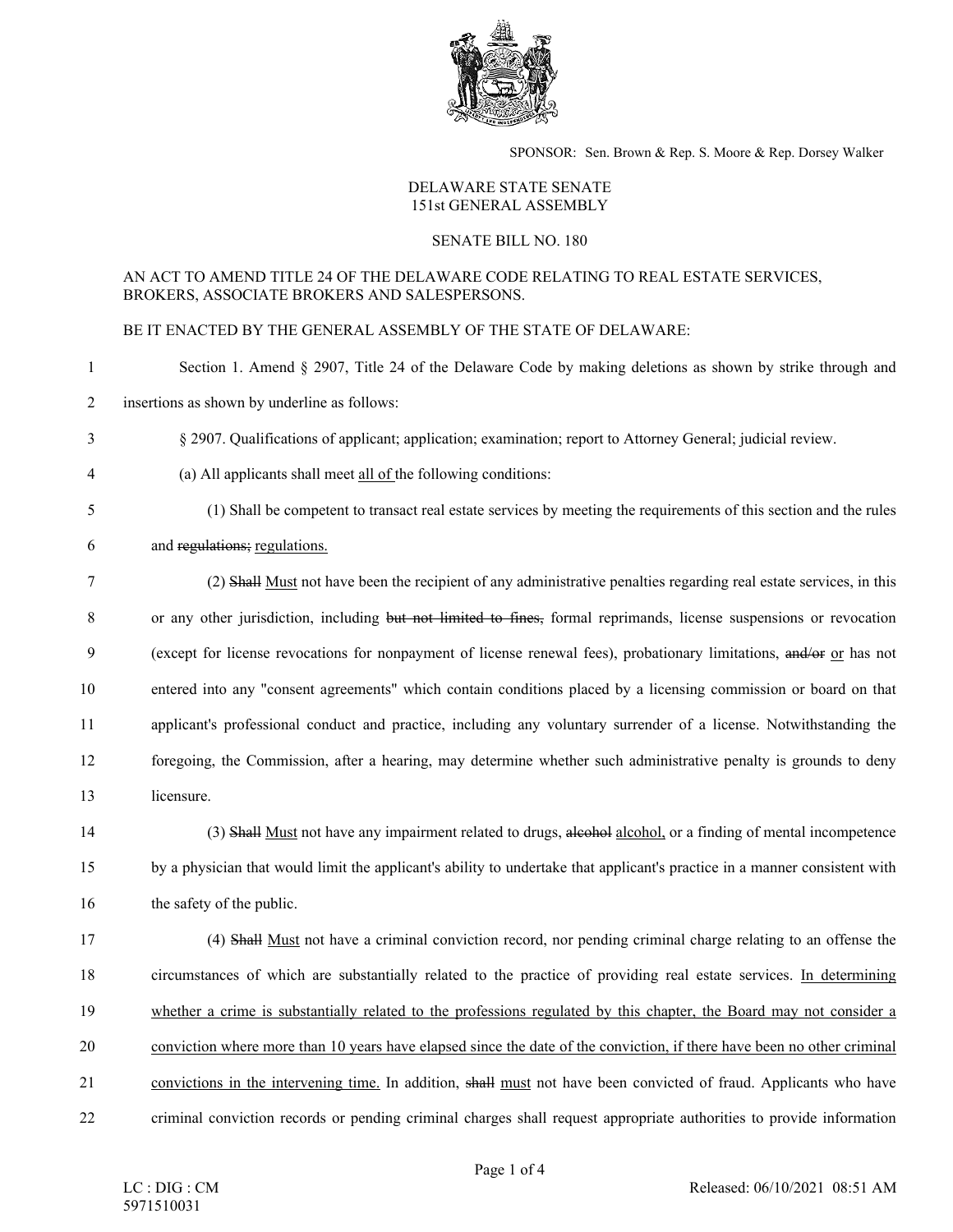23 about the conviction or charge directly to the Commission in sufficient specificity to enable the Commission to make a 24 determination whether the conviction or charge is substantially related to the applicant's area of practice. However, 25 after After a hearing or review of documentation demonstrating that the applicant meets the specified criteria for a 26 waiver, the Commission, by an affirmative vote of a majority of the quorum, or during the time period between 27 Commission meetings, the Commission Chairperson or Chairperson's designee, may waive this paragraph (a)(4) of this 28 section, if it finds all of the following:

29 a. For waiver of a felony conviction where the crime was committed against a person, more than 5 3 years 30 have elapsed since the date of the conviction and for all other felonies, more than 2 years have elapsed since the 31 date of conviction. At the time of the application the applicant may not be incarcerated, on work release, on 32 probation, on parole or serving any part of a suspended sentence or on probation or parole at Level III Supervision 33 or higher and must be in substantial compliance with all court orders pertaining to fines, restitution restitution, and 34 community service.

35 b. For waiver of a misdemeanor conviction or violation, at the time of the application the applicant may 36 not be incarcerated, on work release, on probation, on parole at Level III Supervision or higher, or serving any part 37 of a suspended sentence and must be in substantial compliance with all court orders pertaining to fines, restitution 38 restitution, and community service.

- 39 c. The applicant is capable of providing real estate services in a competent and professional manner.
- 40 d. The granting of the waiver will not endanger the public health, safety or welfare.
- 41 (b) *Salesperson.*  An applicant who is applying for licensure as a salesperson under this chapter shall submit
- 42 evidence, verified by oath and satisfactory to the Commission, that such applicant meets all of the following conditions:
- 43 (1) Meets the requirements of under subsection (a) of this section.
- 44 (2) Is at least 18 years of age.
- 45 (3) Has successfully completed a prescribed prelicensing course of instruction including real estate principles
- 46 and practices and Delaware real estate law.
- 47 (4) Has passed a uniform national and state examination for salespersons, as is contractually arranged for, 48 with a nationally recognized independent testing service, by the Division; and Division.
- 49 (5) Has provided such information as may be required on an application form designed and furnished by the 50 Commission with the approval of the Division. No application form shall require information relating to citizenship, 51 place of birth or length of state residency; nor require personal references.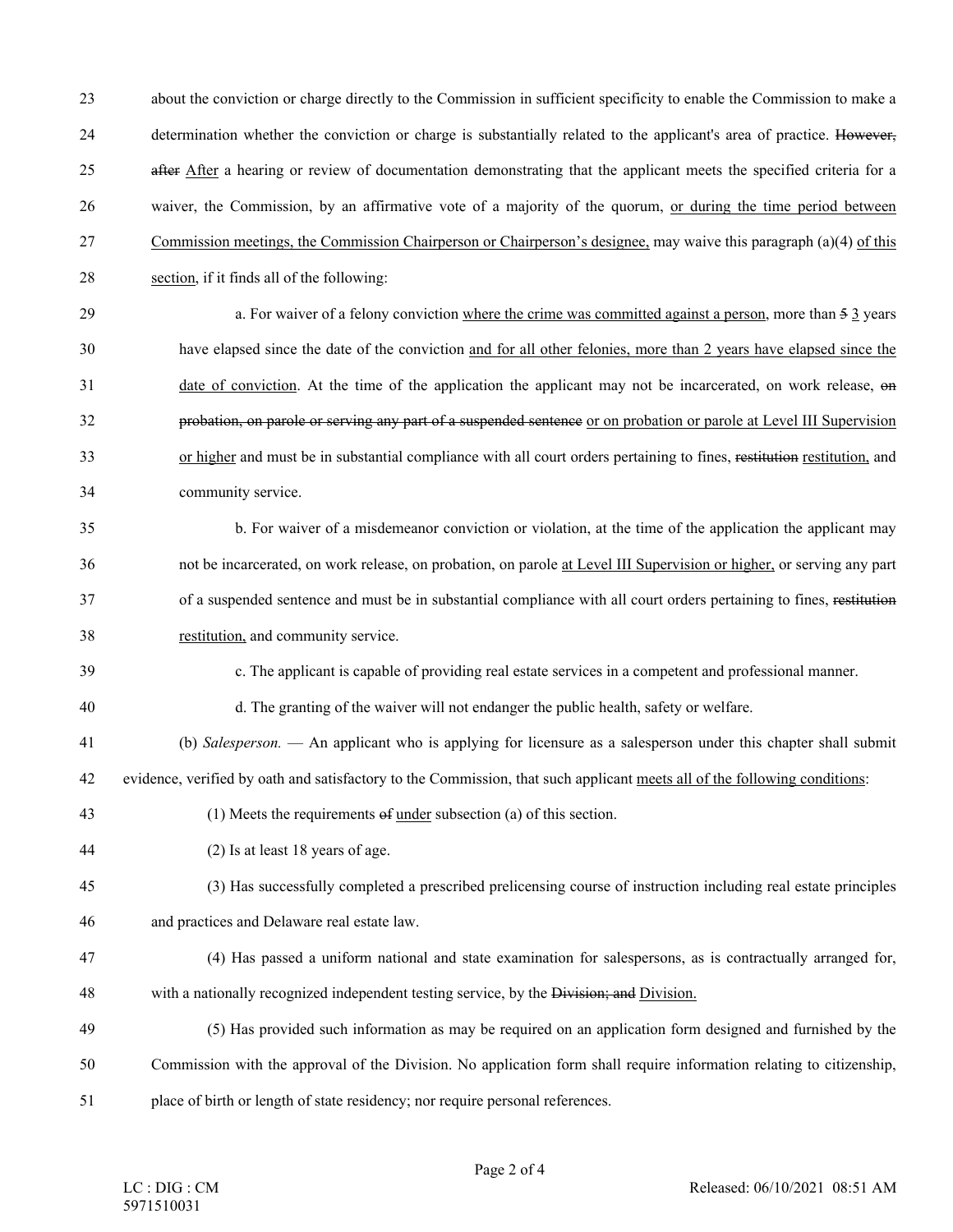| 52 | (c) Associate broker. $-$ An applicant who is applying for licensure as an associate broker under this chapter shall               |
|----|------------------------------------------------------------------------------------------------------------------------------------|
| 53 | submit evidence, verified by oath and satisfactory to the Commission, that such applicant meets all of the following               |
| 54 | conditions:                                                                                                                        |
| 55 | $(1)$ Meets the requirements of <u>under</u> subsection (a) of this section.                                                       |
| 56 | (2) Is at least 23 years of age.                                                                                                   |
| 57 | (3) Has the experience requirements as specified under the rules and regulations.                                                  |
| 58 | (4) Has the financial prerequisites set forth in the rules and regulations.                                                        |
| 59 | (5) Has successfully completed a prescribed prelicensing course of instruction for brokers including real estate                   |
| 60 | principles and practices and Delaware real estate law.                                                                             |
| 61 | (6) Has passed a uniform national and state examination for brokers, as is contractually arranged for, with a                      |
| 62 | nationally recognized independent testing service, by the Division; and Division.                                                  |
| 63 | (7) Has provided such information as may be required on an application form designed and furnished by the                          |
| 64 | Commission with the approval of the Division. No application form shall require a picture of the applicant; require                |
| 65 | information relating to citizenship, place of birth or length of State residency; nor require personal references.                 |
| 66 | (d) <i>Broker</i> . — In addition to the requirements of <u>under</u> subsection (c) of this section, an applicant who is applying |
| 67 | for licensure as a broker under this chapter shall submit verification of the applicant's responsibility for the day to day        |
| 68 | management and supervision of a brokerage organization and meet the experience and education requirements as defined in            |
| 69 | the rules and regulations.                                                                                                         |
| 70 | (e) Where the Commission has found to its satisfaction that an applicant has been intentionally fraudulent or that                 |
| 71 | false information has been intentionally supplied, it shall report its findings to the Attorney General for further action.        |
| 72 | (f) Where the applicant has been refused or rejected and such applicant feels that the Commission has acted                        |
| 73 | without justification; has imposed higher or different standards than for other applicants or licensees; or has in some other      |
| 74 | manner contributed to or caused the failure of such application, the applicant may appeal to the Superior Court.                   |
| 75 | (g) Every application for a license under this chapter shall be accompanied by the fee prescribed by $\S$ 2908 of this             |
| 76 | title and payment of a Guaranty Fund fee.                                                                                          |
|    |                                                                                                                                    |

## **SYNOPSIS**

This Act revises the circumstances under which an applicant can be denied a license by the Real Estate Commission because of a criminal conviction. Similar to the recent changes made other professional license requirements, this Act does all of the following:

1. Defines when a crime is substantially related to the professions regulated by the Real Estate Commission.

2. Reduces the time since conviction to be eligible for a waiver of a felony conviction for a crime against a person from 5 years to 3 years.

3. Reduces the time since conviction to be eligible for a waiver of all other felony conviction for a crime from 5 years to 2 years.